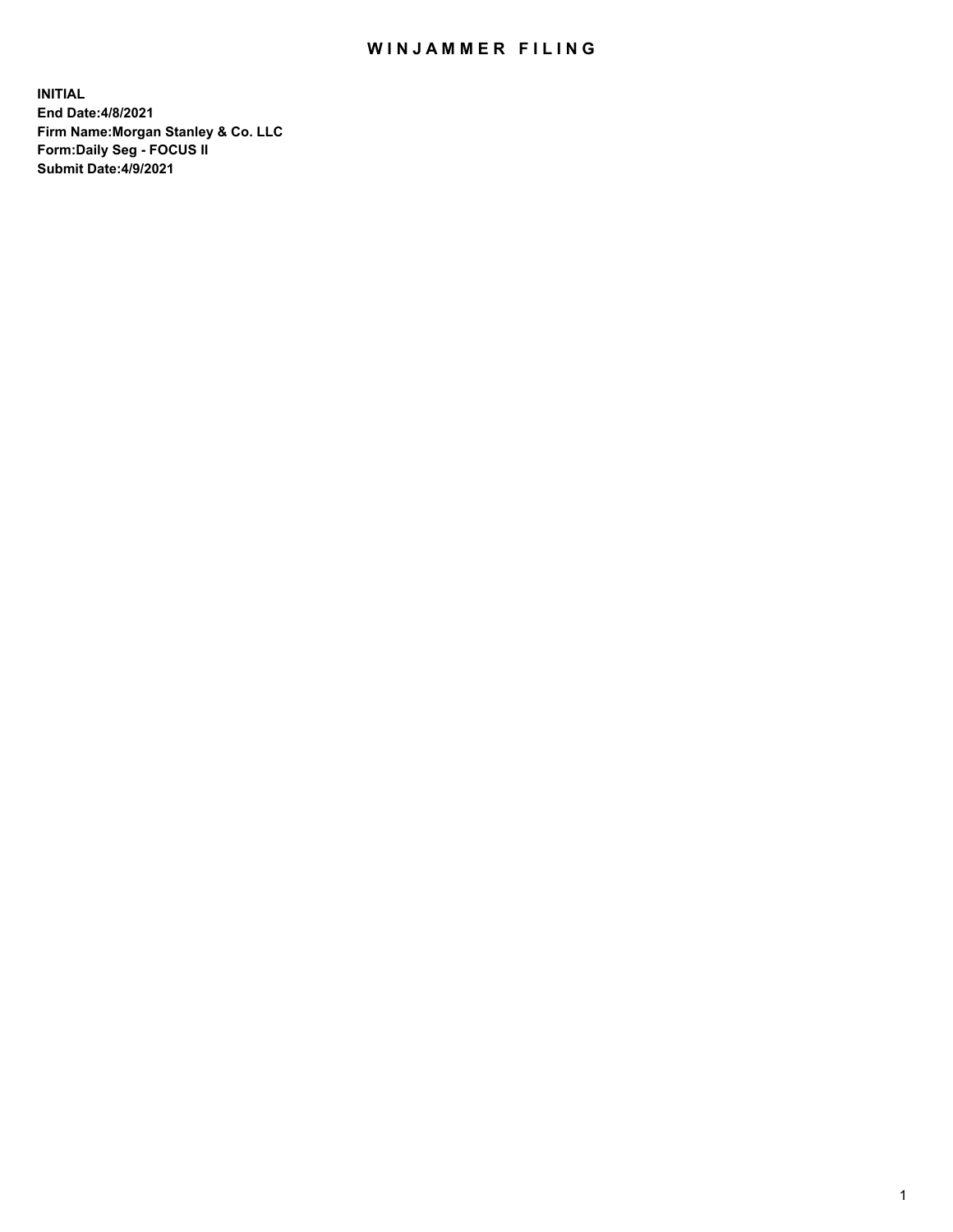**INITIAL End Date:4/8/2021 Firm Name:Morgan Stanley & Co. LLC Form:Daily Seg - FOCUS II Submit Date:4/9/2021 Daily Segregation - Cover Page**

| Name of Company                                                                                                                                                                                                                                                                                                                | Morgan Stanley & Co. LLC                                   |
|--------------------------------------------------------------------------------------------------------------------------------------------------------------------------------------------------------------------------------------------------------------------------------------------------------------------------------|------------------------------------------------------------|
| <b>Contact Name</b>                                                                                                                                                                                                                                                                                                            | <b>Ikram Shah</b>                                          |
| <b>Contact Phone Number</b>                                                                                                                                                                                                                                                                                                    | 212-276-0963                                               |
| <b>Contact Email Address</b>                                                                                                                                                                                                                                                                                                   | lkram.shah@morganstanley.com                               |
| FCM's Customer Segregated Funds Residual Interest Target (choose one):<br>a. Minimum dollar amount: ; or<br>b. Minimum percentage of customer segregated funds required:% ; or<br>c. Dollar amount range between: and; or<br>d. Percentage range of customer segregated funds required between:% and%.                         | 235,000,000<br><u>0</u><br><u>00</u><br>0 <sup>0</sup>     |
| FCM's Customer Secured Amount Funds Residual Interest Target (choose one):<br>a. Minimum dollar amount: ; or<br>b. Minimum percentage of customer secured funds required:%; or<br>c. Dollar amount range between: and; or<br>d. Percentage range of customer secured funds required between:% and%.                            | 140,000,000<br><u>0</u><br><u>0 0</u><br>0 Q               |
| FCM's Cleared Swaps Customer Collateral Residual Interest Target (choose one):<br>a. Minimum dollar amount: ; or<br>b. Minimum percentage of cleared swaps customer collateral required:% ; or<br>c. Dollar amount range between: and; or<br>d. Percentage range of cleared swaps customer collateral required between:% and%. | 92,000,000<br><u>0</u><br>0 <sup>0</sup><br>0 <sub>0</sub> |

Attach supporting documents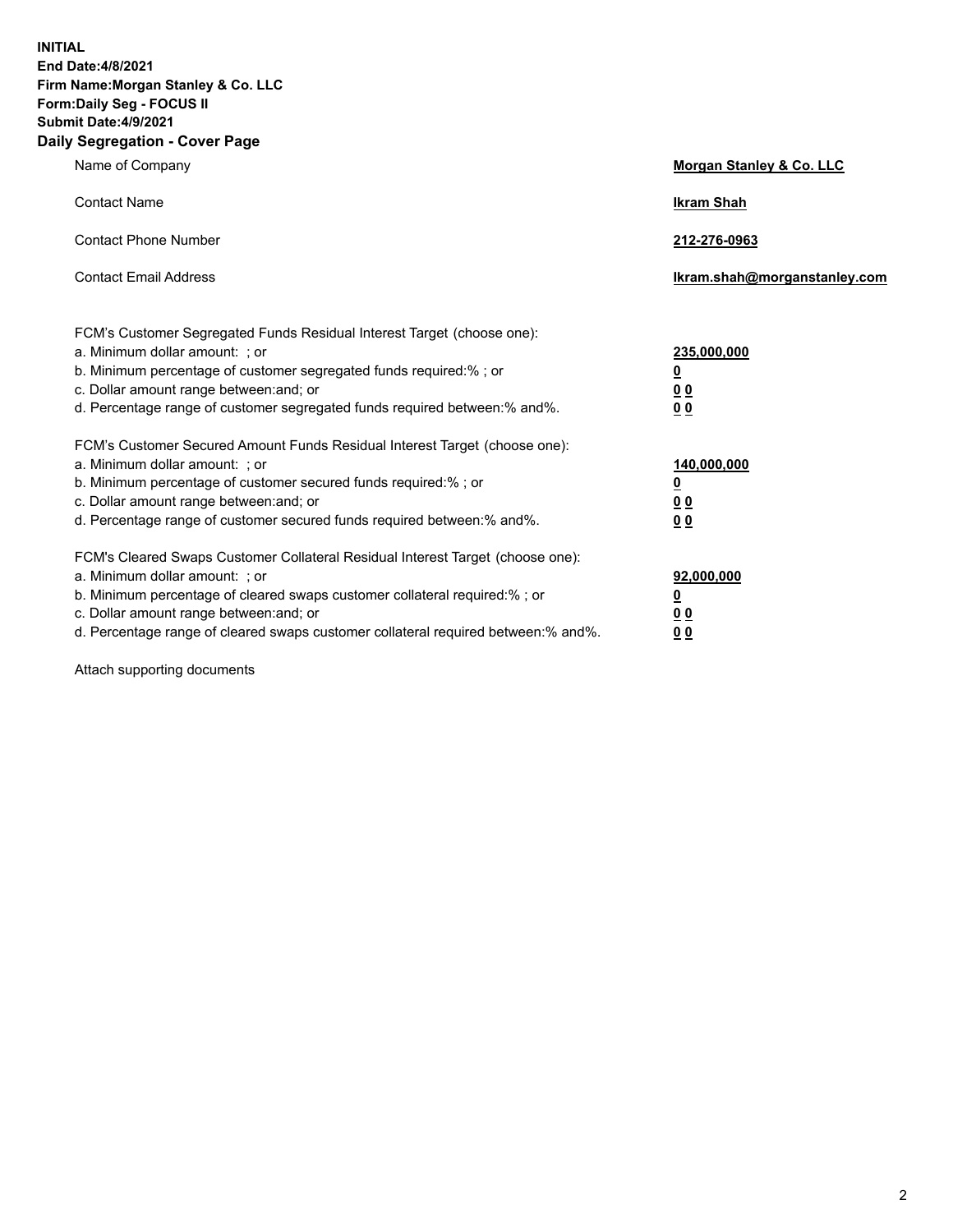## **INITIAL End Date:4/8/2021 Firm Name:Morgan Stanley & Co. LLC Form:Daily Seg - FOCUS II Submit Date:4/9/2021 Daily Segregation - Secured Amounts** Foreign Futures and Foreign Options Secured Amounts Amount required to be set aside pursuant to law, rule or regulation of a foreign government or a rule of a self-regulatory organization authorized thereunder 1. Net ledger balance - Foreign Futures and Foreign Option Trading - All Customers A. Cash **4,492,099,056** [7315] B. Securities (at market) **2,245,376,697** [7317] 2. Net unrealized profit (loss) in open futures contracts traded on a foreign board of trade **579,690,065** [7325] 3. Exchange traded options a. Market value of open option contracts purchased on a foreign board of trade **18,926,340** [7335] b. Market value of open contracts granted (sold) on a foreign board of trade **-16,972,374** [7337] 4. Net equity (deficit) (add lines 1. 2. and 3.) **7,319,119,784** [7345] 5. Account liquidating to a deficit and account with a debit balances - gross amount **54,677,507** [7351] Less: amount offset by customer owned securities **-53,886,949** [7352] **790,558** [7354] 6. Amount required to be set aside as the secured amount - Net Liquidating Equity Method (add lines 4 and 5) 7. Greater of amount required to be set aside pursuant to foreign jurisdiction (above) or line 6. FUNDS DEPOSITED IN SEPARATE REGULATION 30.7 ACCOUNTS 1. Cash in banks A. Banks located in the United States **676,743,038** [7500] B. Other banks qualified under Regulation 30.7 **494,712,044** [7520] **1,171,455,082** 2. Securities A. In safekeeping with banks located in the United States **500,755,900** [7540] B. In safekeeping with other banks qualified under Regulation 30.7 **23,756,420** [7560] **524,512,320** 3. Equities with registered futures commission merchants A. Cash **21,395,658** [7580] B. Securities **0** [7590] C. Unrealized gain (loss) on open futures contracts **-2,691,213** [7600] D. Value of long option contracts **0** [7610] E. Value of short option contracts **0** [7615] **18,704,445** [7620] 4. Amounts held by clearing organizations of foreign boards of trade A. Cash **0** [7640] B. Securities **0** [7650] C. Amount due to (from) clearing organization - daily variation **0** [7660] D. Value of long option contracts **0** [7670] E. Value of short option contracts **0** [7675] **0** [7680] 5. Amounts held by members of foreign boards of trade A. Cash **3,516,232,417** [7700] B. Securities **1,720,864,377** [7710] C. Unrealized gain (loss) on open futures contracts **582,381,278** [7720] D. Value of long option contracts **18,926,340** [7730] E. Value of short option contracts **-16,972,374** [7735] **5,821,432,038** 6. Amounts with other depositories designated by a foreign board of trade **0** [7760]

- 7. Segregated funds on hand **0** [7765]
- 8. Total funds in separate section 30.7 accounts **7,536,103,885** [7770]
- 9. Excess (deficiency) Set Aside for Secured Amount (subtract line 7 Secured Statement Page 1 from Line 8)
- 10. Management Target Amount for Excess funds in separate section 30.7 accounts **140,000,000** [7780]
- 11. Excess (deficiency) funds in separate 30.7 accounts over (under) Management Target **76,193,543** [7785]

**0** [7305]

**7,319,910,342** [7355]

## **7,319,910,342** [7360]

[7530]

[7570]

[7740] **216,193,543** [7380]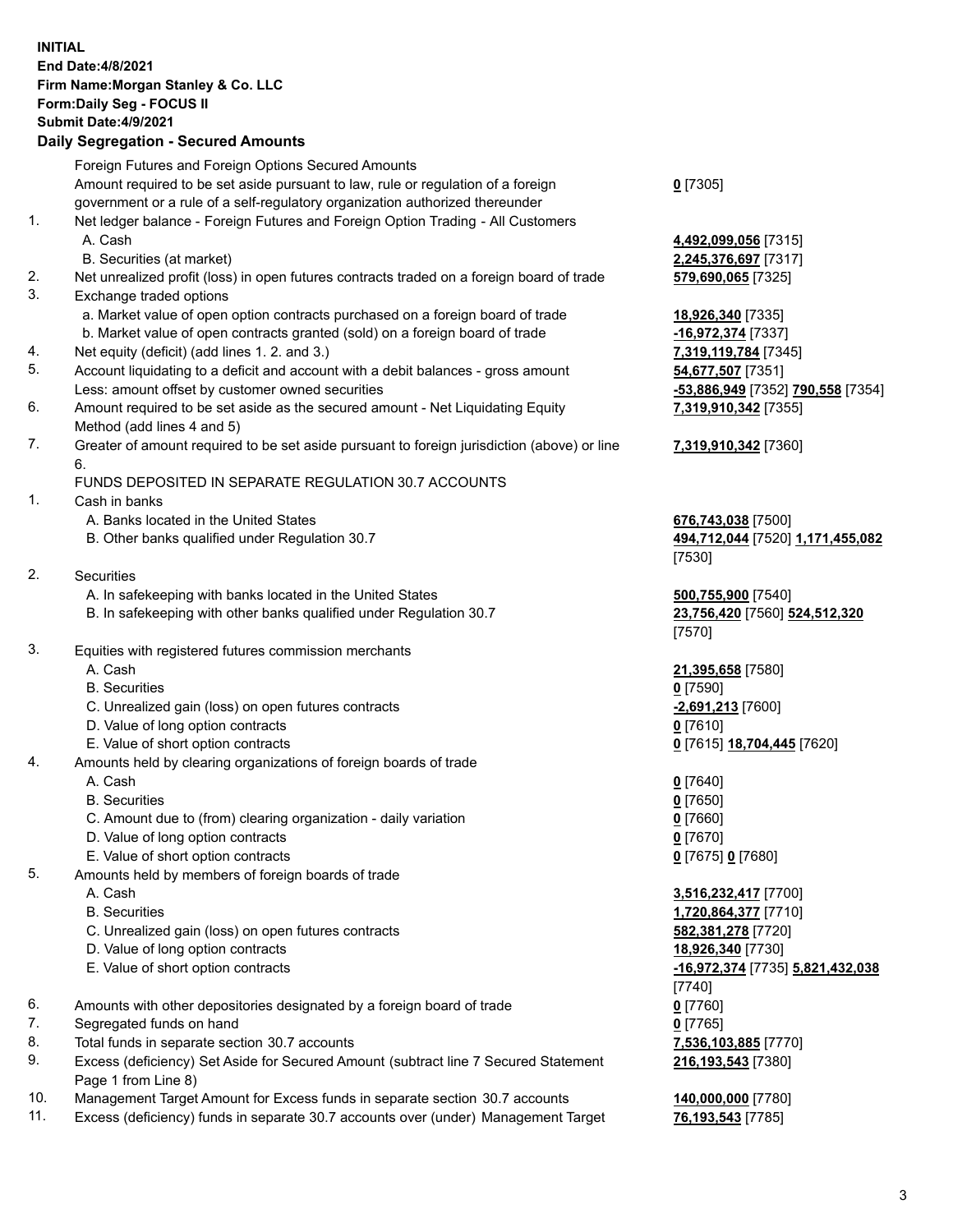|     | <b>INITIAL</b><br>End Date: 4/8/2021<br>Firm Name: Morgan Stanley & Co. LLC<br>Form: Daily Seg - FOCUS II<br>Submit Date: 4/9/2021<br>Daily Segregation - Segregation Statement |                               |
|-----|---------------------------------------------------------------------------------------------------------------------------------------------------------------------------------|-------------------------------|
|     | SEGREGATION REQUIREMENTS(Section 4d(2) of the CEAct)                                                                                                                            |                               |
| 1.  | Net ledger balance                                                                                                                                                              |                               |
|     | A. Cash                                                                                                                                                                         | 16,023,238,743 [7010]         |
|     | B. Securities (at market)                                                                                                                                                       | 8,088,133,750 [7020]          |
| 2.  | Net unrealized profit (loss) in open futures contracts traded on a contract market                                                                                              | 1,569,793,193 [7030]          |
| 3.  | Exchange traded options                                                                                                                                                         |                               |
|     | A. Add market value of open option contracts purchased on a contract market                                                                                                     | 682, 212, 581 [7032]          |
|     | B. Deduct market value of open option contracts granted (sold) on a contract market                                                                                             | -312,061,305 [7033]           |
| 4.  | Net equity (deficit) (add lines 1, 2 and 3)                                                                                                                                     | 26,051,316,962 [7040]         |
| 5.  | Accounts liquidating to a deficit and accounts with                                                                                                                             |                               |
|     | debit balances - gross amount                                                                                                                                                   | 311,025,490 [7045]            |
|     | Less: amount offset by customer securities                                                                                                                                      | -308,637,094 [7047] 2,388,396 |
|     |                                                                                                                                                                                 | [7050]                        |
| 6.  | Amount required to be segregated (add lines 4 and 5)                                                                                                                            | 26,053,705,358 [7060]         |
|     | FUNDS IN SEGREGATED ACCOUNTS                                                                                                                                                    |                               |
| 7.  | Deposited in segregated funds bank accounts                                                                                                                                     |                               |
|     | A. Cash                                                                                                                                                                         | 4,259,490,111 [7070]          |
|     | B. Securities representing investments of customers' funds (at market)                                                                                                          | $0$ [7080]                    |
|     | C. Securities held for particular customers or option customers in lieu of cash (at<br>market)                                                                                  | 1,419,274,937 [7090]          |
| 8.  | Margins on deposit with derivatives clearing organizations of contract markets                                                                                                  |                               |
|     | A. Cash                                                                                                                                                                         | 13,652,496,810 [7100]         |
|     | B. Securities representing investments of customers' funds (at market)                                                                                                          | $0$ [7110]                    |
|     | C. Securities held for particular customers or option customers in lieu of cash (at<br>market)                                                                                  | 6,668,858,813 [7120]          |
| 9.  | Net settlement from (to) derivatives clearing organizations of contract markets                                                                                                 | 61,281,956 [7130]             |
| 10. | Exchange traded options                                                                                                                                                         |                               |
|     | A. Value of open long option contracts                                                                                                                                          | 682, 212, 581 [7132]          |
|     | B. Value of open short option contracts                                                                                                                                         | $-312,061,305$ [7133]         |
| 11. | Net equities with other FCMs                                                                                                                                                    |                               |
|     | A. Net liquidating equity                                                                                                                                                       | 8,504,998 [7140]              |
|     | B. Securities representing investments of customers' funds (at market)                                                                                                          | $0$ [7160]                    |
|     | C. Securities held for particular customers or option customers in lieu of cash (at<br>market)                                                                                  | $0$ [7170]                    |
| 12. | Segregated funds on hand                                                                                                                                                        | $0$ [7150]                    |
| 13. | Total amount in segregation (add lines 7 through 12)                                                                                                                            | 26,440,058,901 [7180]         |
| 14. | Excess (deficiency) funds in segregation (subtract line 6 from line 13)                                                                                                         | 386, 353, 543 [7190]          |
| 15  | Managament Target Amount for Excass funds in cogregation                                                                                                                        | <b>225 000 000 174041</b>     |

15. Management Target Amount for Excess funds in segregation<br>16. Excess (deficiency) funds in segregation over (under) Manag Excess (deficiency) funds in segregation over (under) Management Target Amount Excess

**151,353,543** [7198]